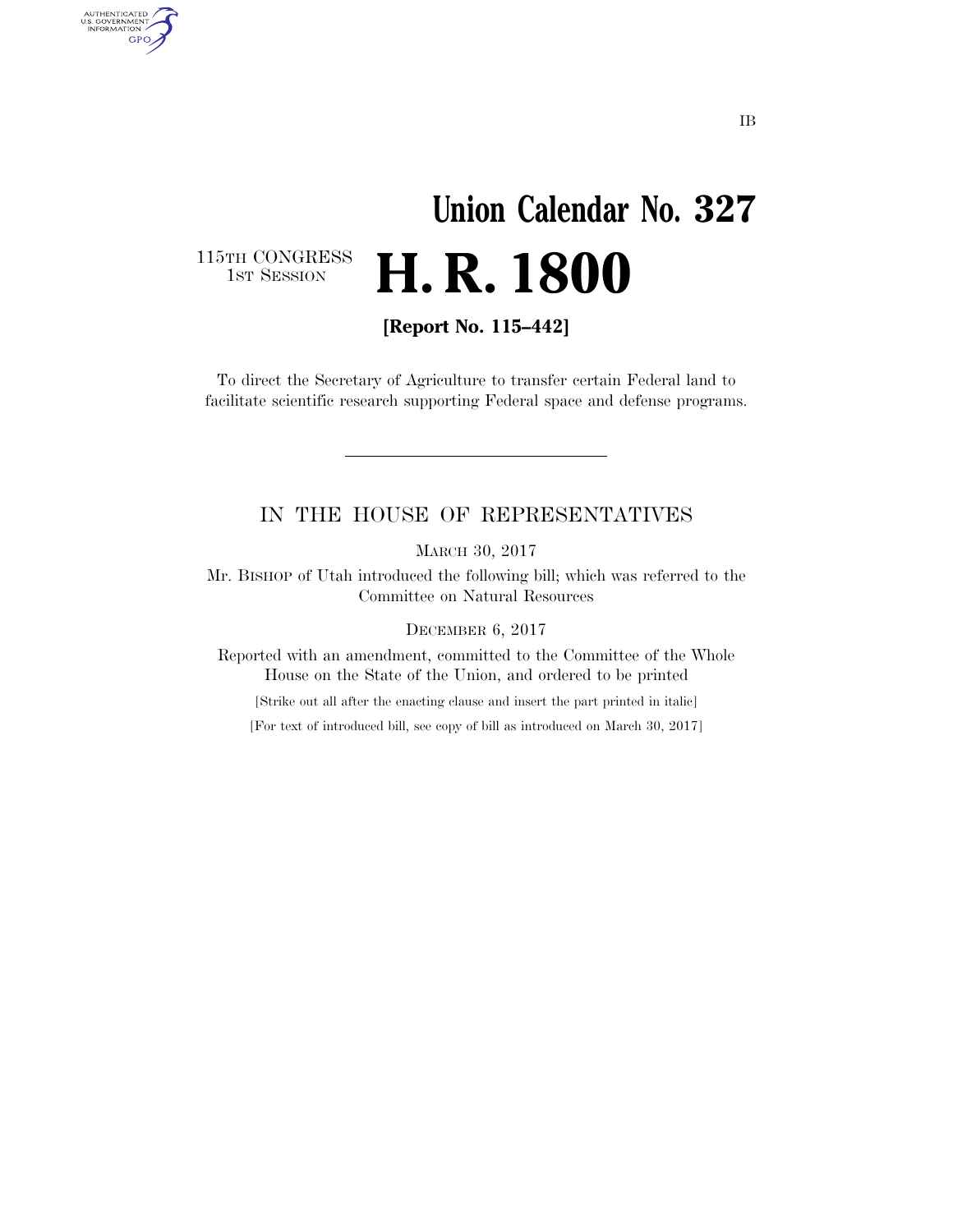### **A BILL**

2

To direct the Secretary of Agriculture to transfer certain Federal land to facilitate scientific research supporting Federal space and defense programs.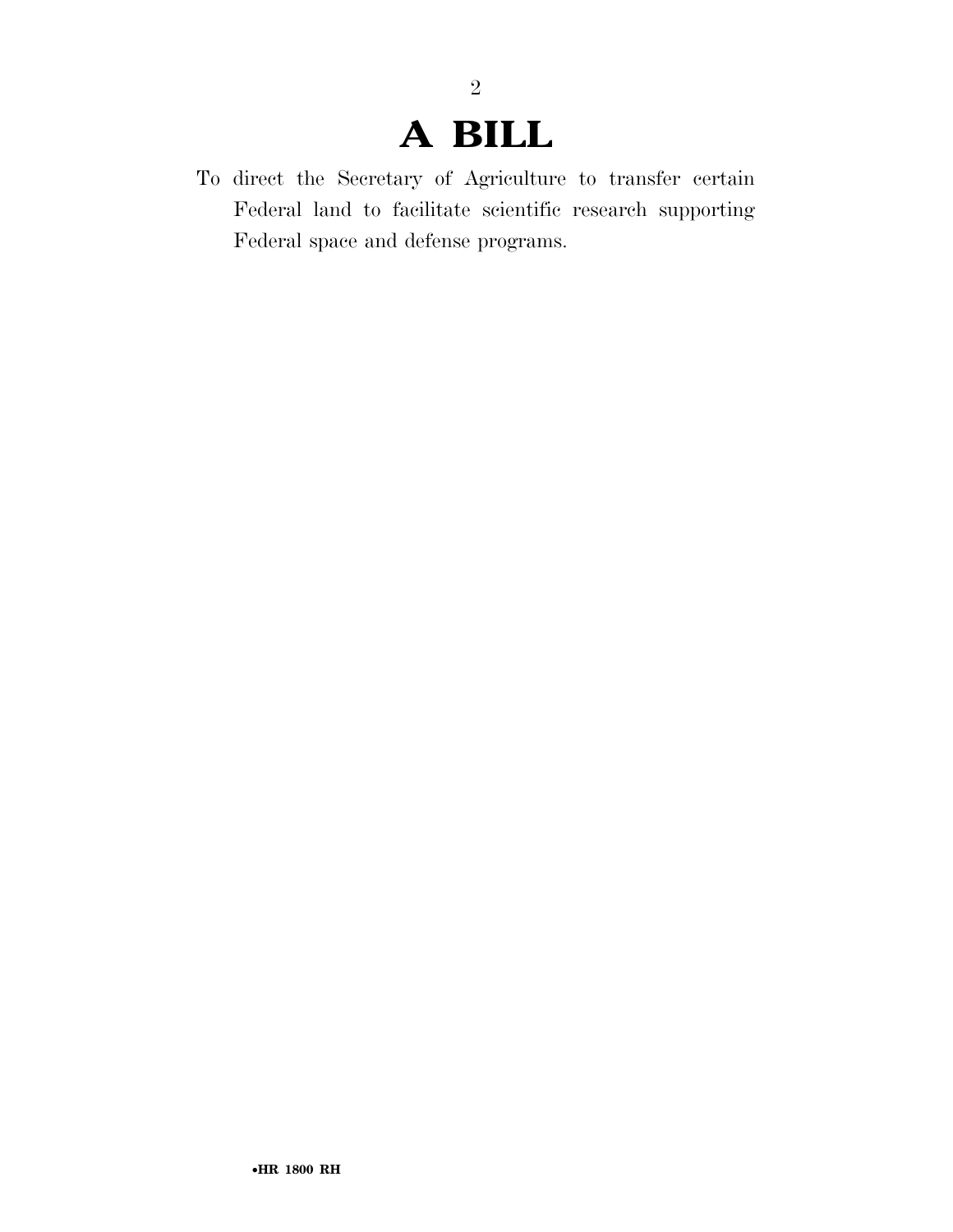*Be it enacted by the Senate and House of Representa- tives of the United States of America in Congress assembled, SECTION 1. LAND CONVEYANCE, WASATCH-CACHE NA-TIONAL FOREST, RICH COUNTY, UTAH.* 

 *(a) LAND CONVEYANCE AUTHORIZED.—Subject to valid existing rights, not later than 6 months after the date of the enactment of this section, the Secretary of Agriculture shall convey, without consideration, to the Utah State Uni- versity Research Foundation, (in this section referred to as the ''Foundation'') all right, title, and interest of the United States in and to a parcel of real property consisting of ap- proximately 80 acres, including improvements thereon, lo- cated outside of the boundaries of the Wasatch-Cache Na- tional Forest, Rich County, Utah, within Sections 19 and 30, Township 14 North, Range 5 East, Salt Lake Base and Meridian for the purpose of permitting the Foundation to use the property for scientific and educational purposes.* 

 *(b) REVERSIONARY INTEREST.—If the Secretary of Ag- riculture determines at any time that the real property con- veyed under subsection (a) is not being used in accordance with the purpose of the conveyance specified in such sub- section, all right, title and interest in and to such real prop- erty, including any improvements thereto, shall, at the op- tion of the Secretary, revert to and become the property of the United States, and the United States shall have the*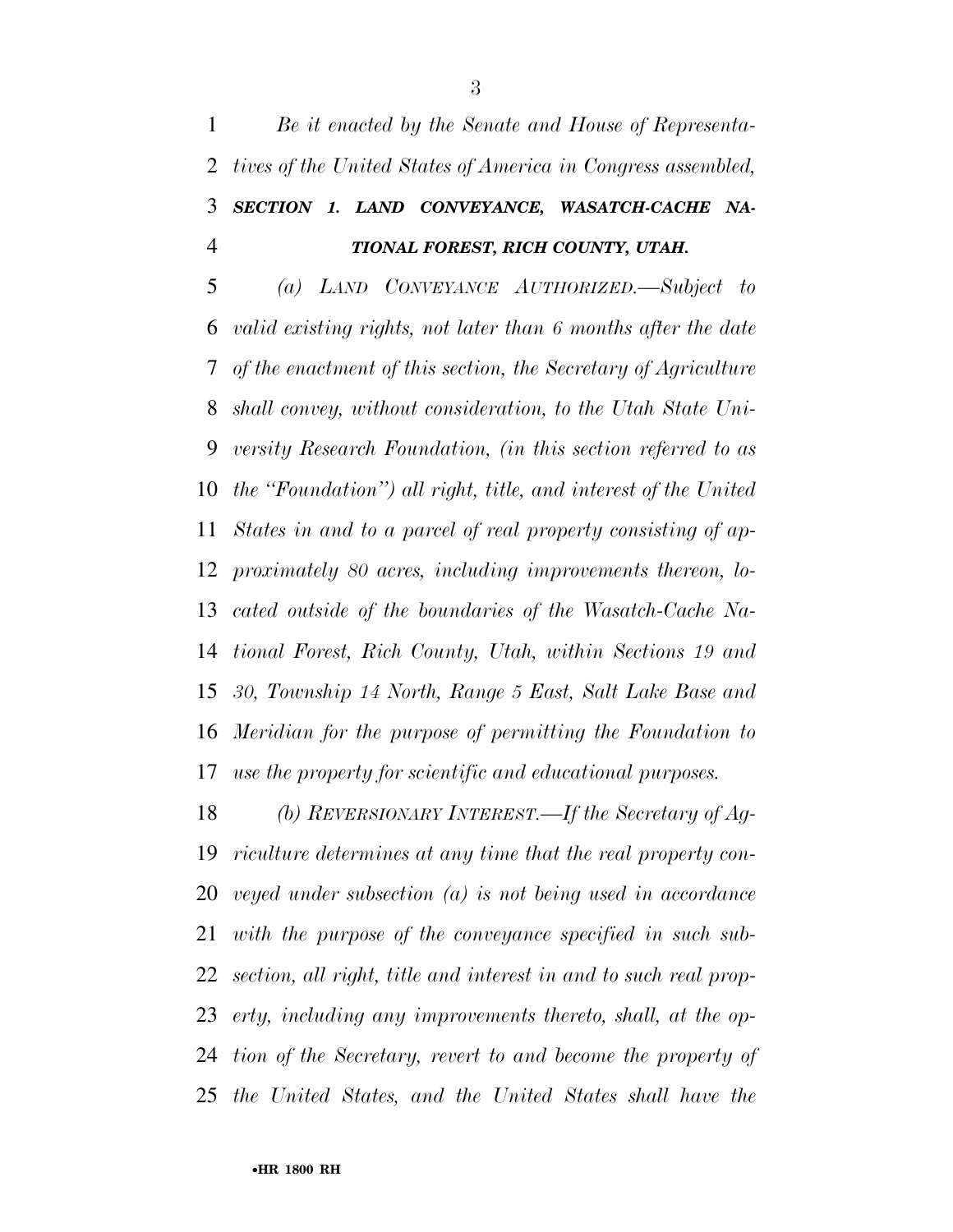#### *(c) PAYMENT OF COSTS OF CONVEYANCE.—*

 *(1) PAYMENT REQUIRED.—The Secretary of Ag- riculture shall require the Foundation to cover the costs (except any costs for environmental remediation of the property) to be incurred by the Secretary, or to reimburse the Secretary for such costs incurred by the Secretary, to carry out the conveyance under sub- section (a), including survey costs, costs for environ- mental documentation, and any other administrative costs related to the conveyance. If amounts are col- lected from the Foundation in advance of the Sec- retary incurring the actual costs, and the amount col- lected exceeds the costs actually incurred by the Sec- retary to carry out the conveyance, the Secretary shall refund the excess amount to the Foundation.* 

 *(2) TREATMENT OF AMOUNTS RECEIVED.— Amounts received as reimbursement under paragraph (1) shall be credited to the fund or account that was used to cover those costs incurred by the Secretary in carrying out the conveyance. Amounts so credited shall be merged with amounts in such fund or ac-count, and shall be available for the same purposes,*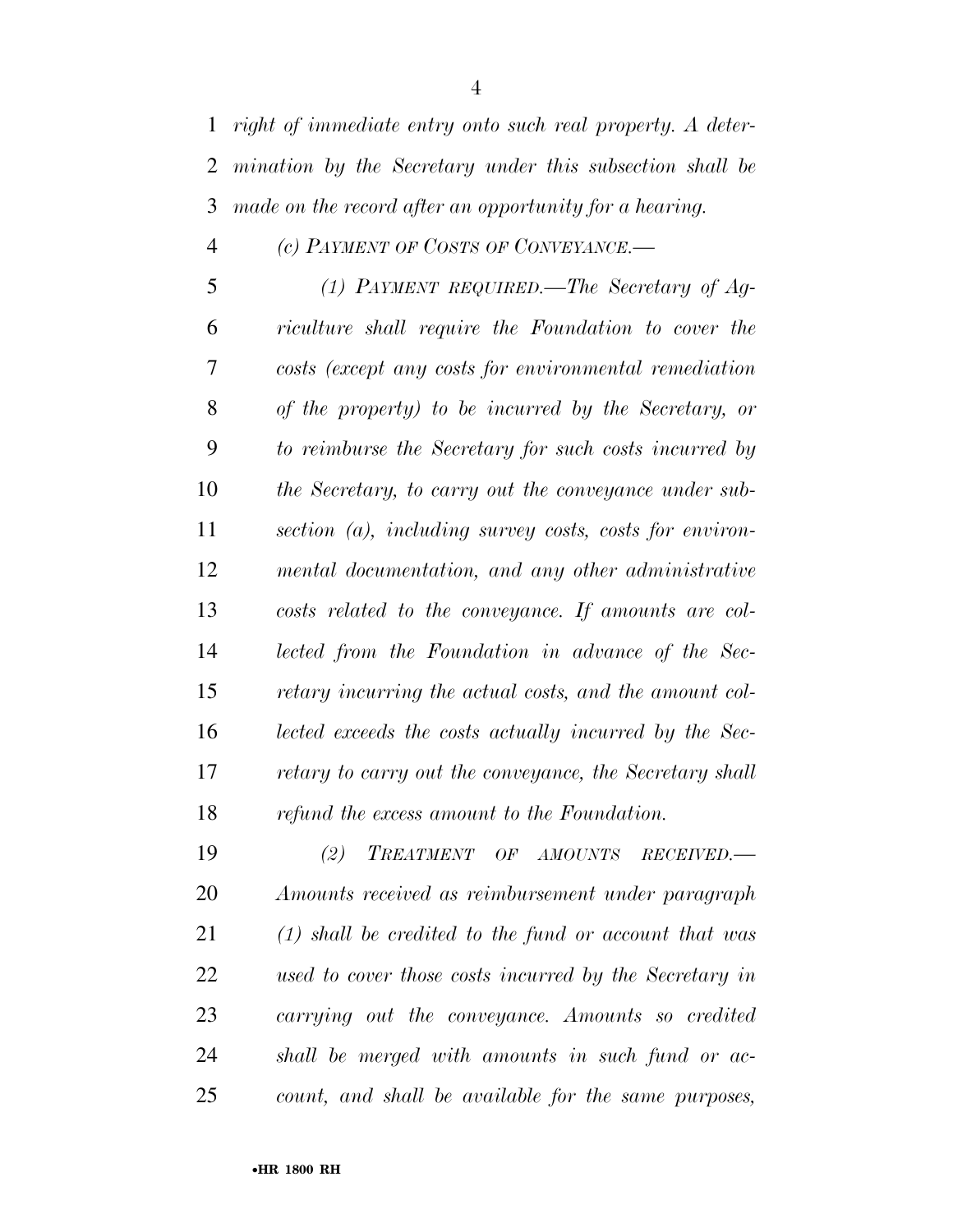*and subject to the same conditions and limitations, as amounts in such fund or account.* 

 *(d) DESCRIPTION OF PROPERTY.—The exact acreage and legal description of the property to be conveyed under subsection (a) shall be determined by a survey satisfactory to the Secretary of Agriculture.* 

 *(e) ADDITIONAL TERMS AND CONDITIONS.—The Sec- retary of Agriculture may require such additional terms and conditions in connection with the conveyance under subsection (a) as the Secretary considers appropriate to protect the interests of the United States.*